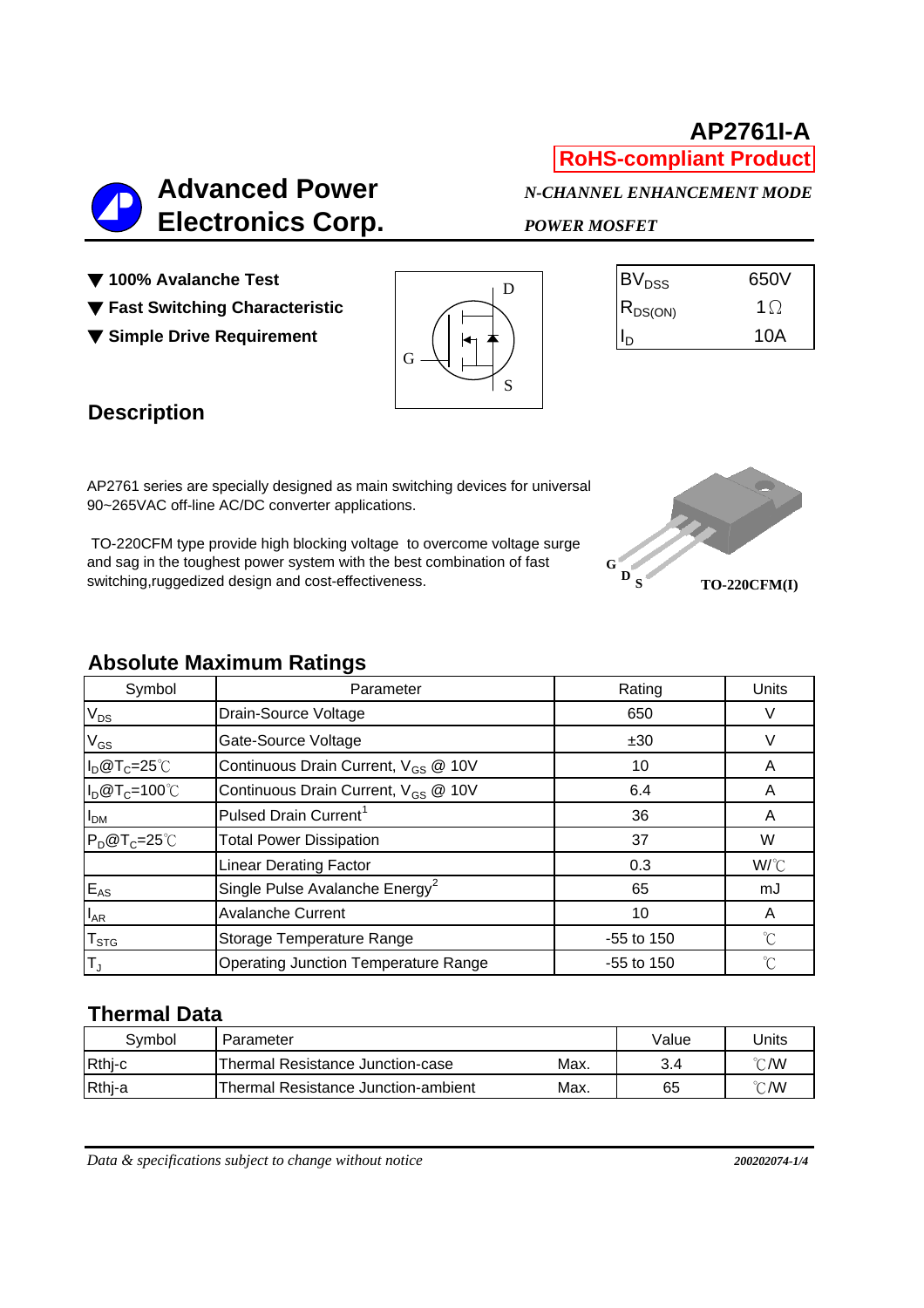

# **Electrical Characteristics@Tj =25o C(unless otherwise specified)**

| Symbol                                               | Parameter                                            | <b>Test Conditions</b>                             | Min.           | Typ. | Max. | Units |
|------------------------------------------------------|------------------------------------------------------|----------------------------------------------------|----------------|------|------|-------|
| BV <sub>DSS</sub>                                    | Drain-Source Breakdown Voltage                       | $V_{GS}$ =0V, $I_D$ =1mA                           | 650            |      |      | V     |
| $\Delta$ BV <sub>DSS</sub> / $\Delta$ T <sub>j</sub> | Breakdown Voltage Temperature Coefficient            | Reference to $25^{\circ}$ C, $I_{D} = 1 \text{mA}$ |                | 0.6  | ۰    | V/°C  |
| $R_{DS(ON)}$                                         | Static Drain-Source On-Resistance                    | $V_{GS}$ =10V, $I_D$ =5A                           |                |      | 1    | Ω     |
| $V_{GS(th)}$                                         | Gate Threshold Voltage                               | $V_{DS} = V_{GS}$ , I <sub>D</sub> =250uA          | $\overline{2}$ |      | 4    | V     |
| $g_{fs}$                                             | Forward Transconductance                             | $V_{DS}$ =10V, $I_D$ =5A                           |                | 4.8  |      | S     |
| $I_{DSS}$                                            | Drain-Source Leakage Current (T <sub>i</sub> =25°C)  | $V_{DS}$ =600V, $V_{GS}$ =0V                       |                |      | 10   | uA    |
|                                                      | Drain-Source Leakage Current (T <sub>i</sub> =150°C) | $V_{DS}$ =480V $V_{GS}$ =0V                        |                |      | 100  | uA    |
| $I_{GSS}$                                            | Gate-Source Leakage                                  | $V_{GS} = \pm 30V$                                 |                |      | ±100 | nA    |
| $\mathsf{Q}_{\mathsf{g}}$                            | Total Gate Charge <sup>3</sup>                       | $ID=10A$                                           |                | 53   | ۰.   | nC    |
| $Q_{gs}$                                             | Gate-Source Charge                                   | $V_{DS} = 520V$                                    |                | 10   | ۰.   | nC    |
| $Q_{\text{gd}}$                                      | Gate-Drain ("Miller") Charge                         | $V_{GS}$ =10V                                      |                | 15   | Ξ.   | nC    |
| $t_{d(on)}$                                          | Turn-on Delay Time <sup>3</sup>                      | $V_{DD} = 320V$                                    |                | 16   |      | ns    |
| $t_{\sf r}$                                          | <b>Rise Time</b>                                     | $ID=10A$                                           |                | 20   |      | ns    |
| $t_{d(\text{off})}$                                  | <b>Turn-off Delay Time</b>                           | $R_G=10 \Omega$ , $V_{GS}=10 V$                    |                | 82   |      | ns    |
| $t_f$                                                | Fall Time                                            | $R_D = 32 \Omega$                                  |                | 36   |      | ns    |
| $C_{iss}$                                            | Input Capacitance                                    | $V_{GS} = 0V$                                      |                | 2770 | ۰.   | рF    |
| $\mathsf{C}_{\mathrm{oss}}$                          | <b>Output Capacitance</b>                            | $V_{DS} = 15V$                                     |                | 320  |      | рF    |
| $C_{\text{rss}}$                                     | Reverse Transfer Capacitance                         | $f=1.0$ MHz                                        |                | 8    |      | рF    |

# **Source-Drain Diode**

| Symbol   | Parameter                       | <b>Test Conditions</b> | Min. | Typ. | Max. | Units |
|----------|---------------------------------|------------------------|------|------|------|-------|
| $V_{SD}$ | Forward On Voltage <sup>3</sup> | $IS=10A, VGS=0V$       |      |      | . 5  |       |
| Itrr     | <b>Reverse Recovery Time</b>    | $Is=10A, VGS=0V,$      | -    | 610  |      | ns    |
| Qrr      | Reverse Recovery Charge         | $dl/dt = 100A/\mu s$   |      | 8.64 |      | μC    |

#### **Notes:**

1.Pulse width limited by max. junction temperature.

2.Starting T<sub>j</sub>=25<sup>°</sup>C , V<sub>DD</sub>=50V , L=1.2mH , R<sub>G</sub>=25  $\Omega$  , I<sub>AS</sub>=10A.

3.Pulse test

THIS PRODUCT IS AN ELECTROSTATIC SENSITIVE, PLEASE HANDLE WITH CAUTION.

DEVICE OR SYSTEM ARE NOT AUTHORIZED. THIS PRODUCT HAS BEEN QUALIFIED FOR CONSUMER MARKET. APPLICATIONS OR USES AS CRITERIAL COMPONENT IN LIFE SUPPORT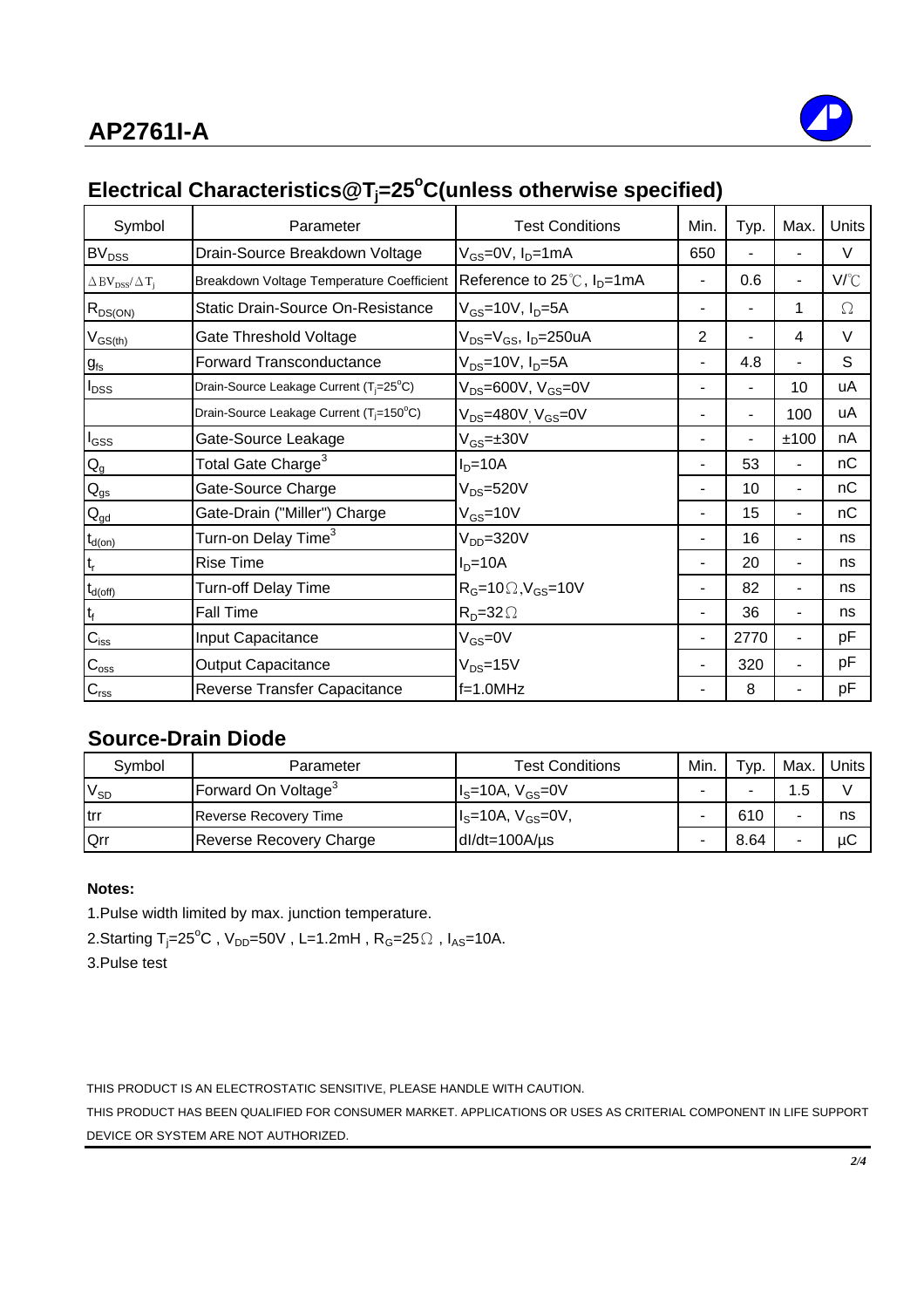





**Fig 3. Normalized BV**<sub>DSS</sub> v.s. Junction Fig 4. Normalized On-Resistance  **Temperature v.s. Junction Temperature**





 **Fig 1. Typical Output Characteristics Fig 2. Typical Output Characteristics**





Fig 5. Forward Characteristic of Fig 6. Gate Threshold Voltage v.s. **Reverse Diode Serverse Diode Access** Junction Temperature